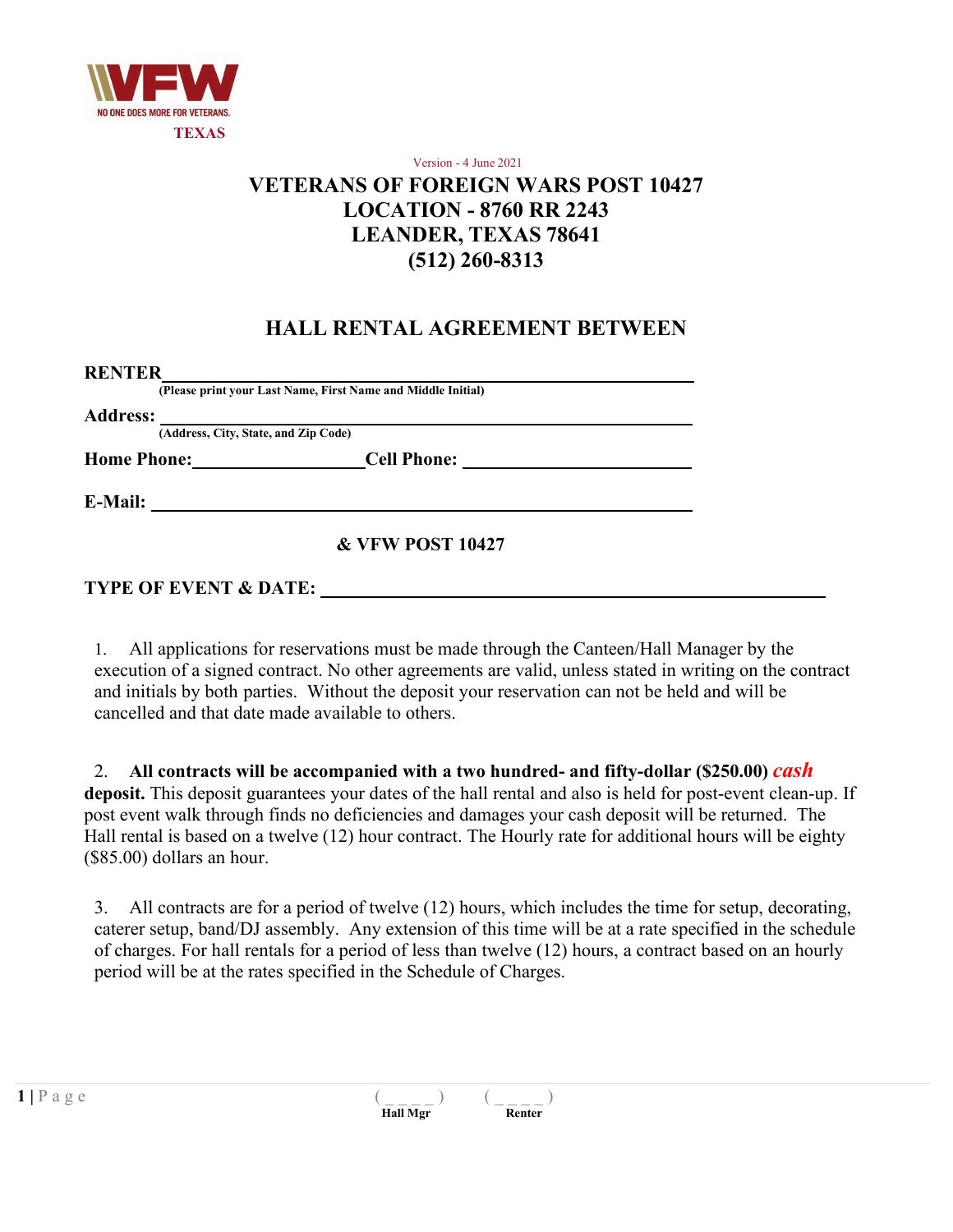

4. **Unless otherwise approved and in writing – the hall will be put back in its original configuration – "empty", with all tables and chairs properly stored; hall, kitchen and both bathrooms swept and mopped; all trash emptied and disposed in the designated dumpster –** *at the end of your event***. Reason: we may have other events scheduled for the following day and the hall must be made available for their use. Initials \_\_\_\_\_\_\_**

5. The Hall will be available for setup and decorating the day of the event, no earlier than 12 Noon. The Canteen Manager must approve any deviation from this time. Normal decorating time is two (2) hours and Caterer setup one (1) hour prior to event, Decorations in the Hall are at the discretion ofthe Canteen Manager and decorations, tables/seating arrangements shall not block any "EXIT" and must allow at least four (4) feet clearance side to side. **Initials \_\_\_\_\_**

6. The adjacent building to Del Yetter Hall is the VFW Post 10427, *children under eighteen will not be allowed in this area without an adult. NO EXCEPTIONS*.

7. VFW POST 10427 can provide one (1) Bartender at a rate flat rate of one-hundred dollars (\$100.00). **If you decide to have your own bartender, you must provide a copy of their license andTABC Certificate**. You are not allowed to sell "ANY" products while renting this facility;

8. Liquors, beer, wine, wine coolers or nonalcoholic drinks are allowed in the Hall. With advance notice, beer, wine, wine coolers and nonalcoholic drinks can be purchased through the VFW Post canteen.

9.*Insurance Waiver - The undersigned renter shall indemnify and hold harmless VFW Post 10427 and waive all rightsagainst VFW Post 10427 and its properties for any and all claims, damages or losses to personal property any claims past, present, future whether known or unknown, personal injuries, injuries or sickness in connection with rental of the facility and arising out of any act and/or omission by the VFW Post 10427.*

10. The Renter: *Must be present during the entire rental agreement time period* and:

a. Accepts all liability for the conduct (and consequences thereof) of any and all persons that may become impaired by alcoholic beverages at this event.

b. Releases and discharges any and all claims may have against VFW Post 10427 and all properties owned by VFW Post 10427, arising out of the conduct (and consequences for thereof) ofthose present at this event.

c. Agrees to defend, indemnify, and hold harmless VFW Post 10427 and all of its properties for the conduct (and consequences thereof) of those present at this event.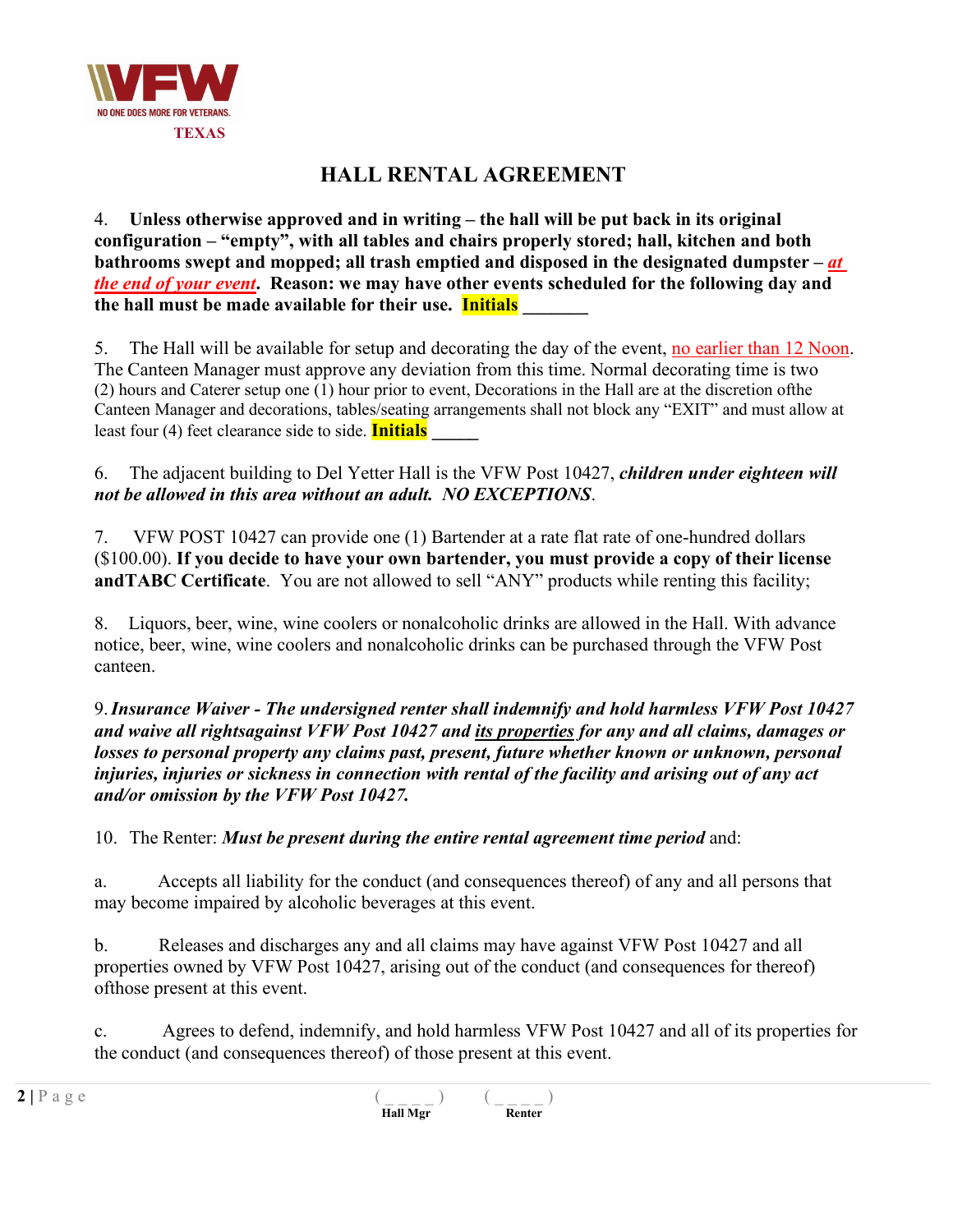

d. Agrees to instruct those serving alcoholic beverages at this event that MINORS are not and will not be served and that adults are not to be served if they are obviously intoxicated.

e. Accepts liability for the conduct (and consequences thereof) of all invited guest while on the VFW Post 10427 and all its properties.

f. Agrees to provide alternative transportation for all individuals who are or become impaired by alcoholic beverages while present at this event.

g. Assumes responsibility for repairs for damages to the building, furniture, or defaced property during the event. If the renter is a current member of VFW Post 10427, he/she has to be present duringthe entire rental period.

h. Insures, there will be no illegal drugs permitted on the VFW Post 10427 properties, if discovered, the event will be cancelled immediately and no refunds given.

11. The following items are **not allowed** in the building when decorating: throwing or placement on tables of rice, birdseed, scattering of glitter, sequins, feathers or hay. There will be No Ceiling Decorations. At the conclusion of the event all decorations must be removed (including tape) before departing the hall. **This is not included in the cleanup fee**.

12. Hall Events cannot exceed more than **140** people. It is the responsibility of the renter to plan appropriately. Police and Fire Marshall will enforce city ordinance.

13. Nonprofit and nonpolitical organizations can meet periodically in the hall and is a free service to the public however, the organization must be approved by the Post **annually** and the schedule approved by the House Committee Chairman and Hall Manager. Donations are accepted, but not required. Organizations are not allowed to leave material, supplies or equipment after their meeting and must clean area or make arrangements for cleanup. **Organizations and individuals who rent hall as a fund raiser are required to have liability insurance at time of event**.

. 14. The Hall will not be rented for an event that is immoral, illegal, or offensive to the public or which maybe bring discredit to the VFW and VFW Post 10427. It is our VFW Post policy that nominor is allowed to drink alcohol with parents in/on our premises.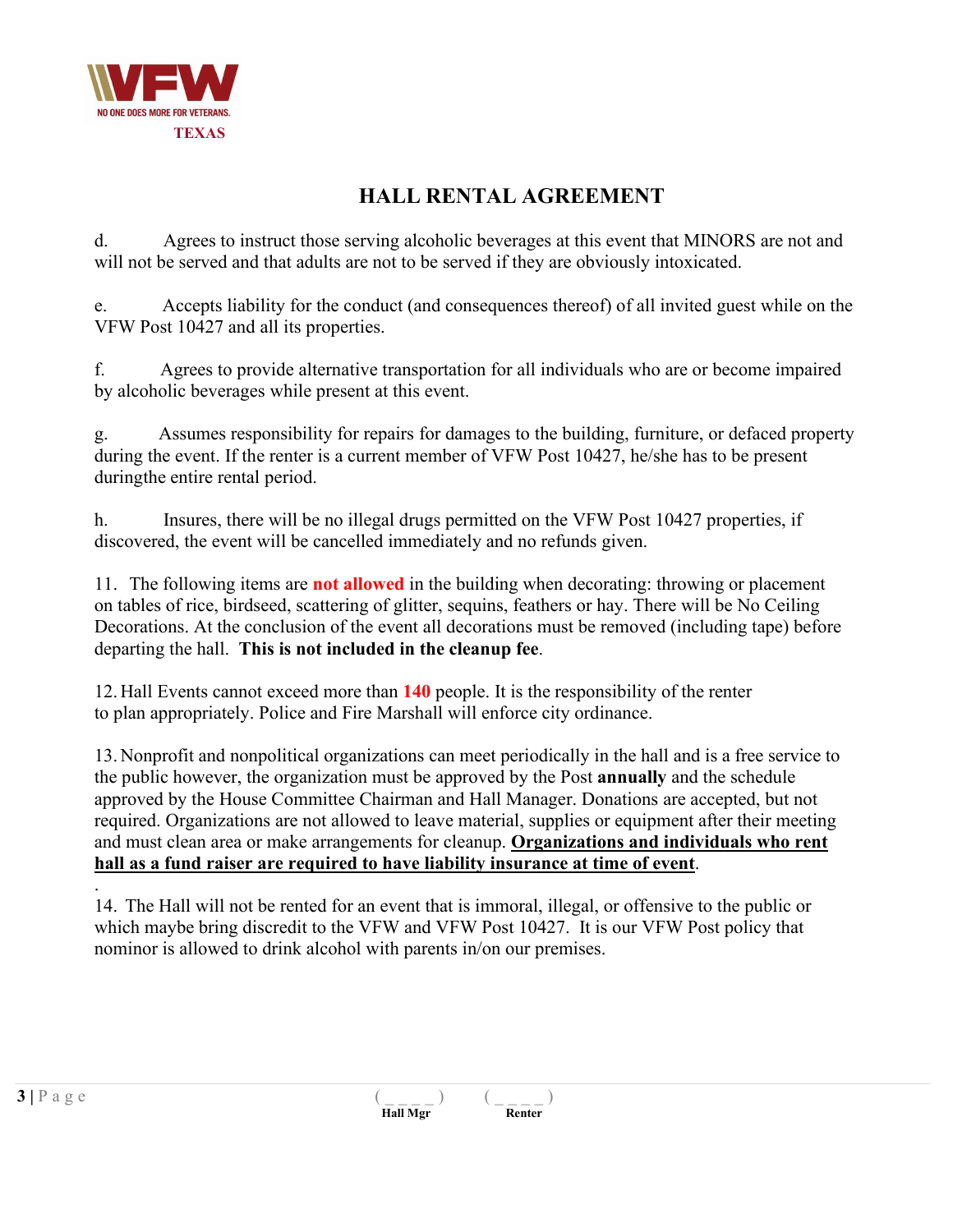

- 15. To receive a reduced rate:
	- a. Veteran/Active-Duty Rate: Veteran verification will be a copy or their DD-214 with an "Honorable Discharge";
	- b. Active or Retired US Military Identification Card;
	- c. National Guard Bureau(NGB) 22 National Guard Identification; or current Texas Driver's License with "Veteran";

d. VFW Post 10427 Member - Your VFW Membership Card and Card Number, Member can only use hall twice per calendar year at discount price. Member must be present at event or lose the discount price.

16. No animals allowed in building unless service animals.

17. Playground and Playground Equipment - *Renter expressly, willing, and voluntarily assume full responsibility for all risks of any and every kind involved with or arising from the participation of children/adults, whether playing on or around the playground and playground equipment. Withoutlimiting the generality of the foregoing, I hereby irrevocably release the VFW Post 10427, its employees, members, staff chain of command, contractors, subcontractors, successors, heirs, assigns, affiliates, and legal representatives (the "Released Parties") from, and hold them harmless for, all claims, rights, demands or causes of action whether known or unknown, suspected or unsuspected, arising out of the playground and playground equipment.*

*18. Renter shall be given a full refund of the deposit if the Reservation is cancelled at least sixty (60) days prior to the event. If less than thirty (30) days, NO DEPOSIT will be returned. VFW POST 10427 retains the right to cancel any Hall rental due to circumstances beyond its control. If the VFW POST 10427 initiates the cancellation of a Rental contract, all deposits and fees shall be refunded to the Renting Party.*

**I understand the above paragraph 17 and 18 – Renter's Initials: dated**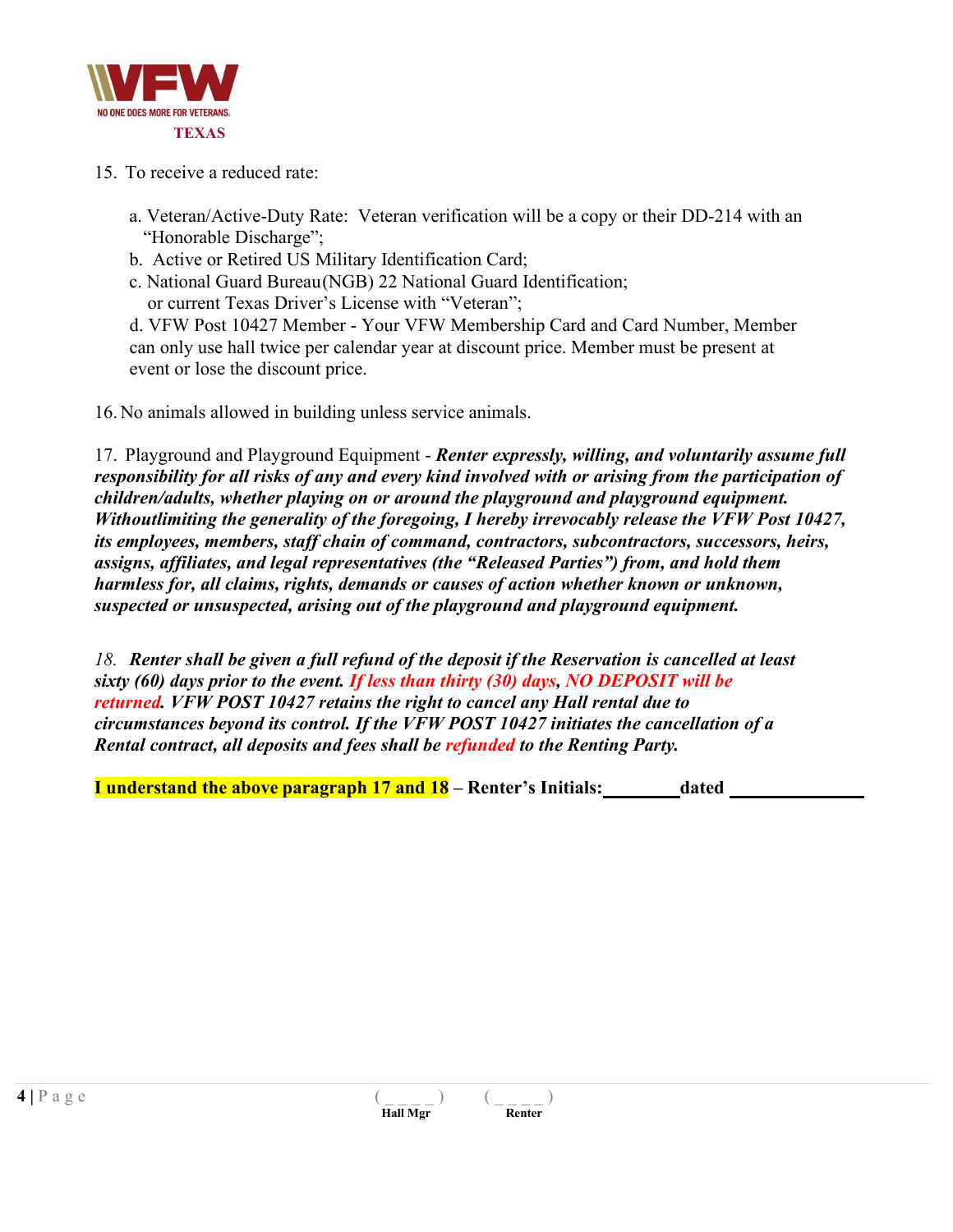

# **SCHEDULE OF HALL RENTER CHARGES**

|                                                                                                                                              |                 | <b>Hall Rental Work Sheet</b>       |  |  |  |
|----------------------------------------------------------------------------------------------------------------------------------------------|-----------------|-------------------------------------|--|--|--|
|                                                                                                                                              | Name: (Printed) |                                     |  |  |  |
|                                                                                                                                              |                 |                                     |  |  |  |
|                                                                                                                                              |                 |                                     |  |  |  |
|                                                                                                                                              |                 |                                     |  |  |  |
|                                                                                                                                              |                 |                                     |  |  |  |
| Balance \$______________________Date Paid: __________________Date Due: ______________________________                                        |                 |                                     |  |  |  |
| Total Owed To VFW Post 10427                                                                                                                 |                 | $\frac{\sqrt{2}}{2}$ (+) Deposit \$ |  |  |  |
| Total Cost of Event To The Renter \$                                                                                                         |                 |                                     |  |  |  |
| I HAVE READ, UNDERSTAND AND COMPLY WITH THE PROVISIONS CONTAINED<br>WITHIN THIS AGREEMENT AND THE ADDITIONAL GENERAL EVENT INFORMATION SHEET |                 |                                     |  |  |  |
|                                                                                                                                              |                 |                                     |  |  |  |
|                                                                                                                                              |                 |                                     |  |  |  |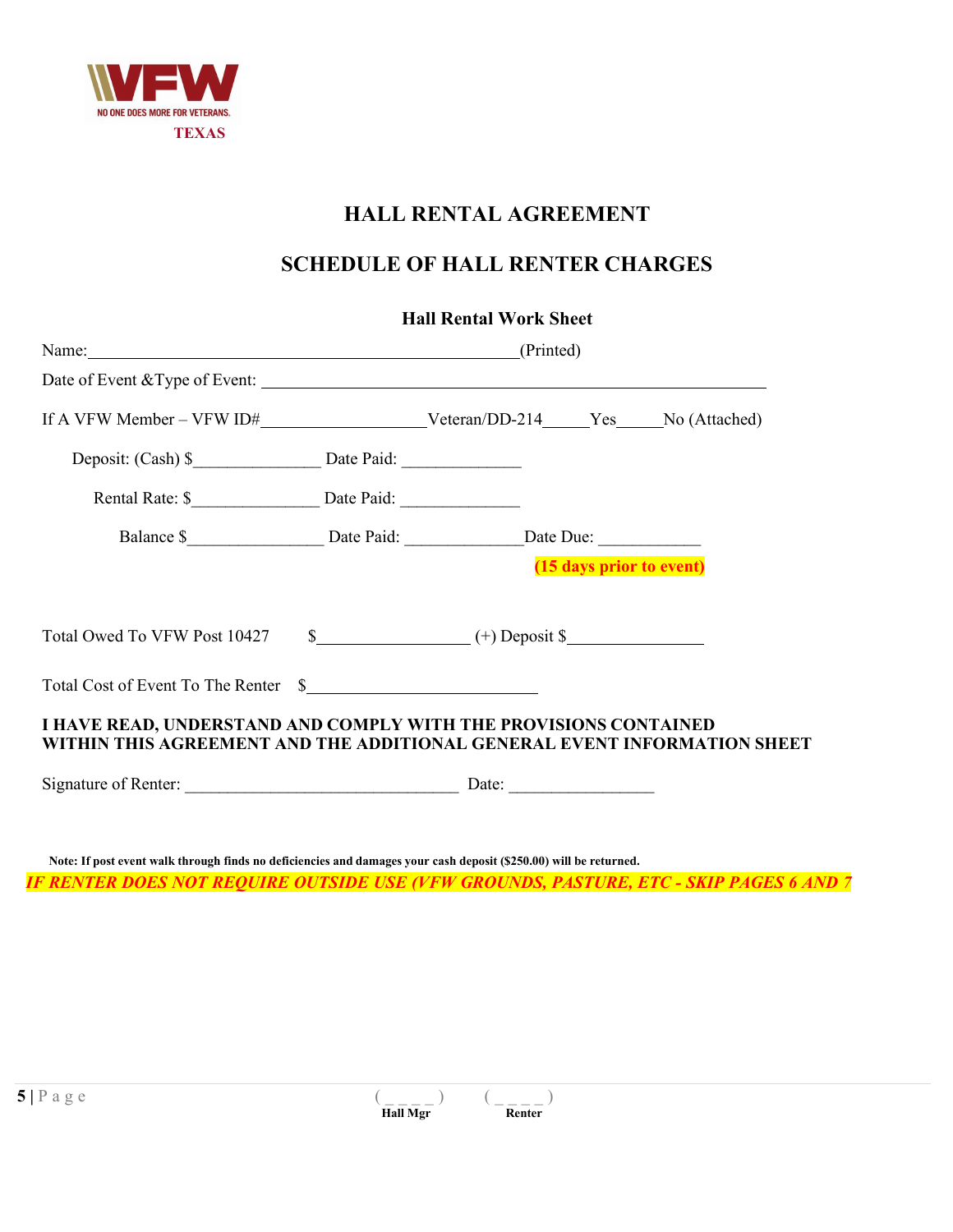

**ADDITIONAL INFORMATION**

| <b>IF RENTER DOES NOT REQUIRE OUTSIDE USE (VFW GROUNDS, PASTURE, ETC - SKIP PAGES 6 AND 7</b>                                                                                                                                                                                                                                                                                                                                                                                                                                                                      |          |                            |                 |
|--------------------------------------------------------------------------------------------------------------------------------------------------------------------------------------------------------------------------------------------------------------------------------------------------------------------------------------------------------------------------------------------------------------------------------------------------------------------------------------------------------------------------------------------------------------------|----------|----------------------------|-----------------|
| <b>Type of Event:</b><br>Name:                                                                                                                                                                                                                                                                                                                                                                                                                                                                                                                                     | Tel:     | Date(s):                   |                 |
| Advertisement of VFW Website/Facebook: Yes___No ___                                                                                                                                                                                                                                                                                                                                                                                                                                                                                                                | Fm Time: | <b>To Time:</b>            |                 |
| You will require and Insurance Waiver for each participant (Vendor, Food Trucks,<br>Display(s), and Yourself)                                                                                                                                                                                                                                                                                                                                                                                                                                                      |          | YES-I<br>Understand        | <b>Initials</b> |
| <b>Band or DJ?</b>                                                                                                                                                                                                                                                                                                                                                                                                                                                                                                                                                 |          | <b>YES</b>                 | N <sub>O</sub>  |
| Name of Band or DJ:                                                                                                                                                                                                                                                                                                                                                                                                                                                                                                                                                |          |                            |                 |
| POC and Telephone Number of Band or DJ                                                                                                                                                                                                                                                                                                                                                                                                                                                                                                                             |          |                            |                 |
| Do you have a Caterer and/or Food Trucks (Food Truck Fill in Info on Back)                                                                                                                                                                                                                                                                                                                                                                                                                                                                                         |          | <b>YES</b>                 | N <sub>O</sub>  |
| Name of Caterer                                                                                                                                                                                                                                                                                                                                                                                                                                                                                                                                                    |          |                            |                 |
| POC and Telephone Number of Caterer                                                                                                                                                                                                                                                                                                                                                                                                                                                                                                                                |          |                            |                 |
| Planning On A Food Truck(s) At This Event?                                                                                                                                                                                                                                                                                                                                                                                                                                                                                                                         |          | <b>YES</b>                 | <b>Initials</b> |
| Special Note" IAW TABC Code [Code Sec. 109.53] - since this location is a<br>permitted premise, only The VFW Post 10427 can sell alcoholic beverages at<br>this location from our own inventory. The Food Truck cannot make any money<br>directly off the sales of alcoholic beverages.<br>Note: (1) All food trucks must be self-sustainable (have their own power and<br>water (2) If multiple food truck(s) are scheduled - when parking they must<br>have fifteen (15) feet separation "front" to "rear" and "side" to "side"<br>between vehicles. (Fire Code) |          | YES-I<br><b>Understand</b> |                 |
| Do You Require Del Vetter Hall, Outdoor Resources, Pasture?                                                                                                                                                                                                                                                                                                                                                                                                                                                                                                        |          | <b>YES</b>                 | NO              |
| Circle One or More: Del Vetter Hall, Outdoor Resources Outside the VFW<br><b>Post Building, Pasture</b>                                                                                                                                                                                                                                                                                                                                                                                                                                                            |          |                            |                 |
| Outside Area (Back Porch Area Ground)                                                                                                                                                                                                                                                                                                                                                                                                                                                                                                                              |          | <b>YES</b>                 | NO              |
| Vendor Set-Up                                                                                                                                                                                                                                                                                                                                                                                                                                                                                                                                                      |          | <b>YES</b>                 | N <sub>O</sub>  |
| Vendor(s) - Approximately How Many                                                                                                                                                                                                                                                                                                                                                                                                                                                                                                                                 |          | # Vendors                  | $\#$            |
| <b>Out Door Table and Chairs (How Many) Tables/Chairs</b>                                                                                                                                                                                                                                                                                                                                                                                                                                                                                                          |          | $\#\text{Table}(s)$        | $\#Chair(s)$    |
| Number of Chairs / Tables                                                                                                                                                                                                                                                                                                                                                                                                                                                                                                                                          |          | $\#$                       | $\#$            |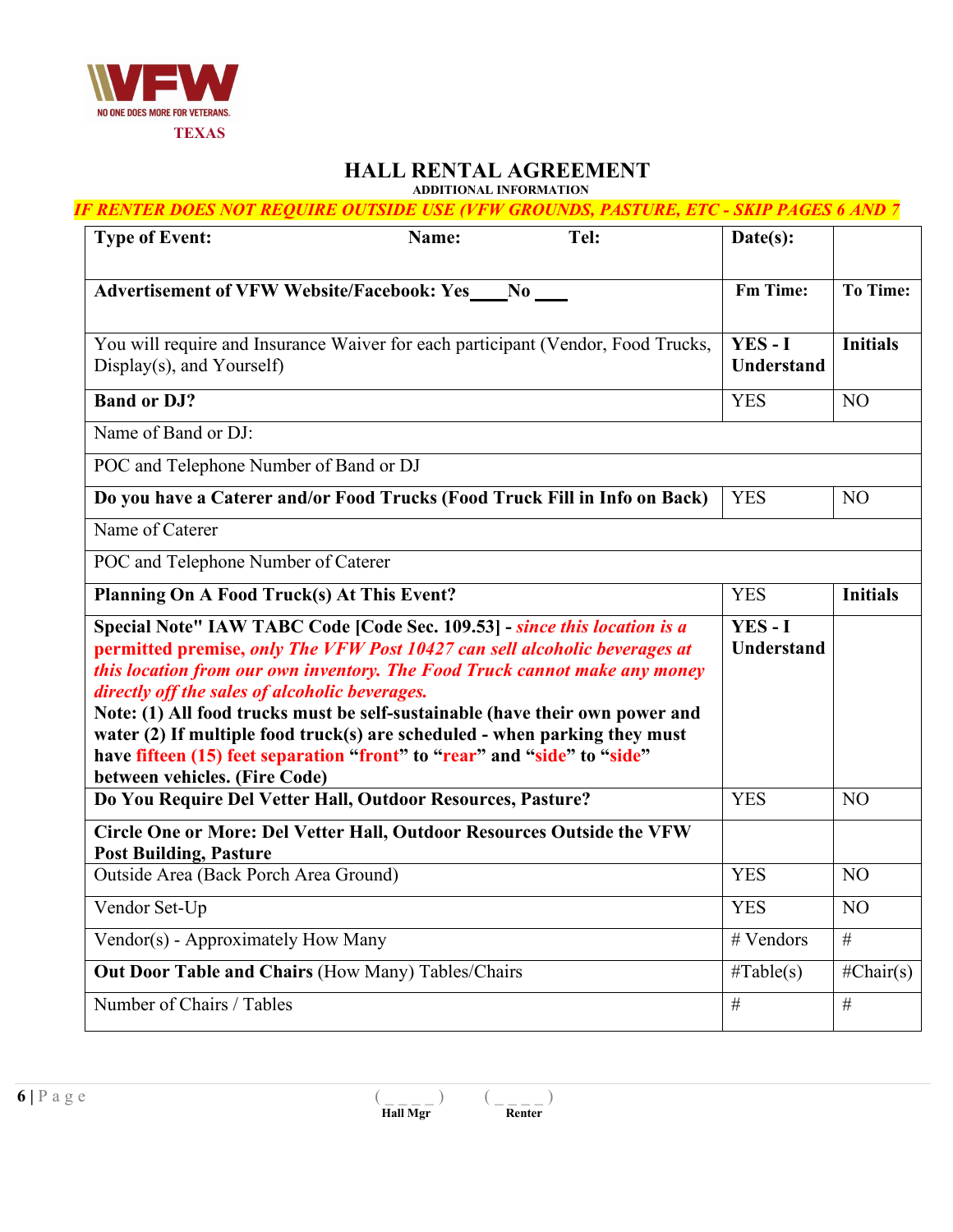

#### **HALL RENTAL AGREEMENT ADDITIONAL INFORMATION**

*IF RENTER DOES NOT REQUIRE OUTSIDE USE (VFW GROUNDS, PASTURE, ETC - SKIP PAGES 6 AND 7*

| Pasture Parking and/or Display(s)?                                                                                                                                                                                                                       | <b>YES</b> | N <sub>O</sub> |
|----------------------------------------------------------------------------------------------------------------------------------------------------------------------------------------------------------------------------------------------------------|------------|----------------|
| Pasture Parking/Displays (Car Shows, Multiple Vendors, BBQ Cookoff,<br>etc.)? If multiple vehicles for display are scheduled - when parking they<br>must have fifteen (15) separation front to back side to side between<br><i>vehicles. (Fire Code)</i> | <b>YES</b> | N <sub>O</sub> |
| Do you need Parking Assistance (Boy Scout Troop 233)                                                                                                                                                                                                     | <b>YES</b> | N <sub>O</sub> |
| Power (We have limited outdoor power receptacles)                                                                                                                                                                                                        | <b>YES</b> | N <sub>O</sub> |
| Porta Potties @ Your Cost (We can provide POC)                                                                                                                                                                                                           | <b>YES</b> | N <sub>O</sub> |
| User is providing Trash Pick-Up/Clearing the Land                                                                                                                                                                                                        | <b>YES</b> | N <sub>O</sub> |
|                                                                                                                                                                                                                                                          |            |                |
| Do You Require Any Additional VFW Resources?                                                                                                                                                                                                             | <b>YES</b> | N <sub>O</sub> |
| Manpower                                                                                                                                                                                                                                                 | <b>YES</b> | N <sub>O</sub> |
| How Many Personnel?                                                                                                                                                                                                                                      | # People   |                |
| For What Task?                                                                                                                                                                                                                                           |            |                |
| Time(s)                                                                                                                                                                                                                                                  | Time Fm    | Time To        |
| From/To Times                                                                                                                                                                                                                                            |            |                |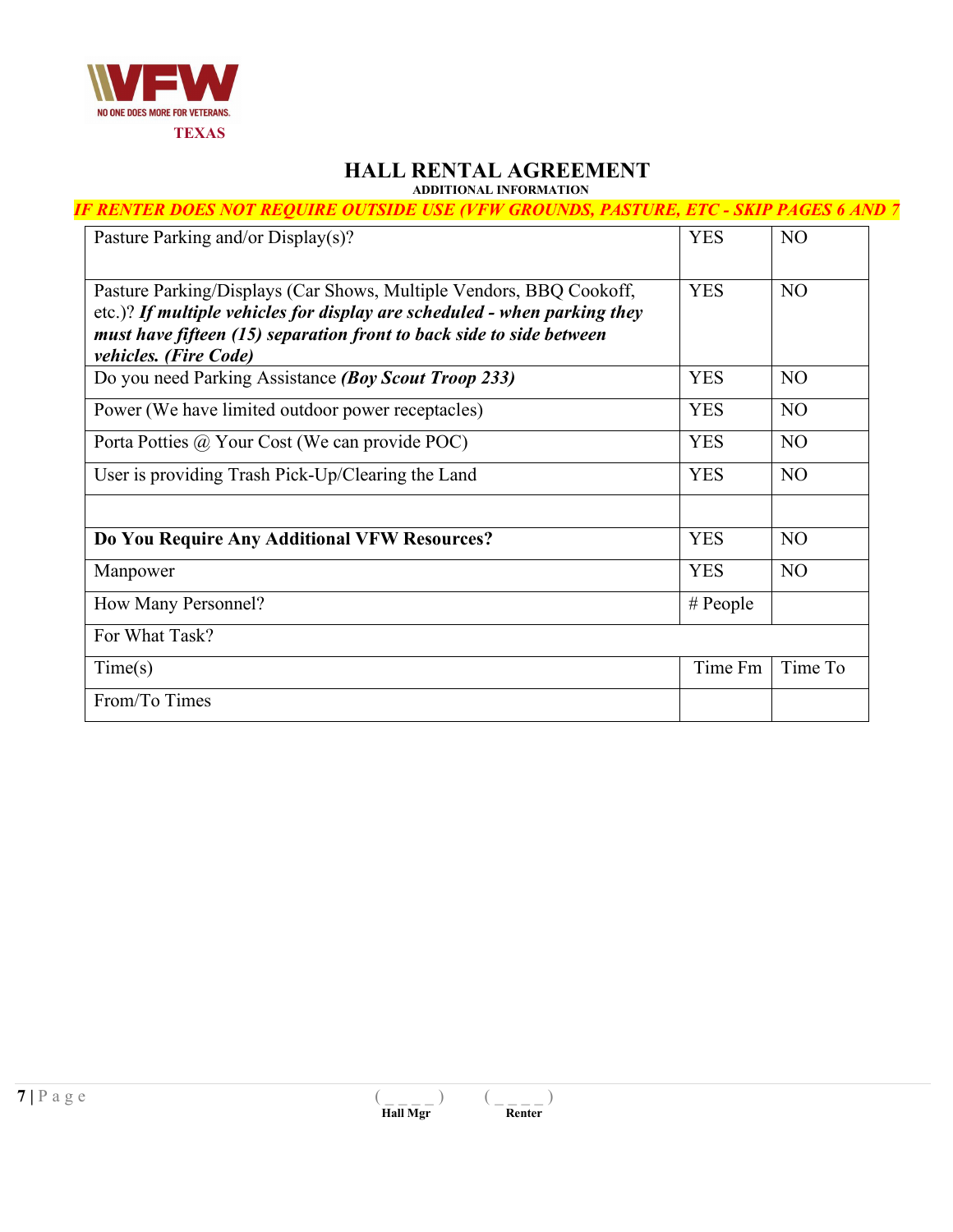

|  | <b>Pre-Event and Post-Event Walk Through</b> |  |  |  |
|--|----------------------------------------------|--|--|--|
|--|----------------------------------------------|--|--|--|

| <b>Pre-Event - Walk Through with Renter</b> |            |                |  |
|---------------------------------------------|------------|----------------|--|
|                                             | <b>YES</b> | N <sub>O</sub> |  |
| Outside Area - Policed                      |            |                |  |
| Comments:                                   |            |                |  |
|                                             |            |                |  |
| Kitchen Area - Trash and Floor              |            |                |  |
| Comments:                                   |            |                |  |
|                                             |            |                |  |
| Refrigerator                                |            |                |  |
| Comments:                                   |            |                |  |
| Food Warmers                                |            |                |  |
| Comments:                                   |            |                |  |
|                                             |            |                |  |
| Bathrooms (Men/Women) - Trash and Floor     |            |                |  |
| Comments:                                   |            |                |  |
|                                             |            |                |  |
| Hall - Floor and Trash                      |            |                |  |
| Comments:                                   |            |                |  |
|                                             |            |                |  |
| Condition of Walls (Holes, Markings, etc.)  |            |                |  |
| Comments:                                   |            |                |  |
|                                             |            |                |  |
|                                             | Date       |                |  |
| <b>VFW Member Name</b>                      |            |                |  |
| Renter's Name:                              |            |                |  |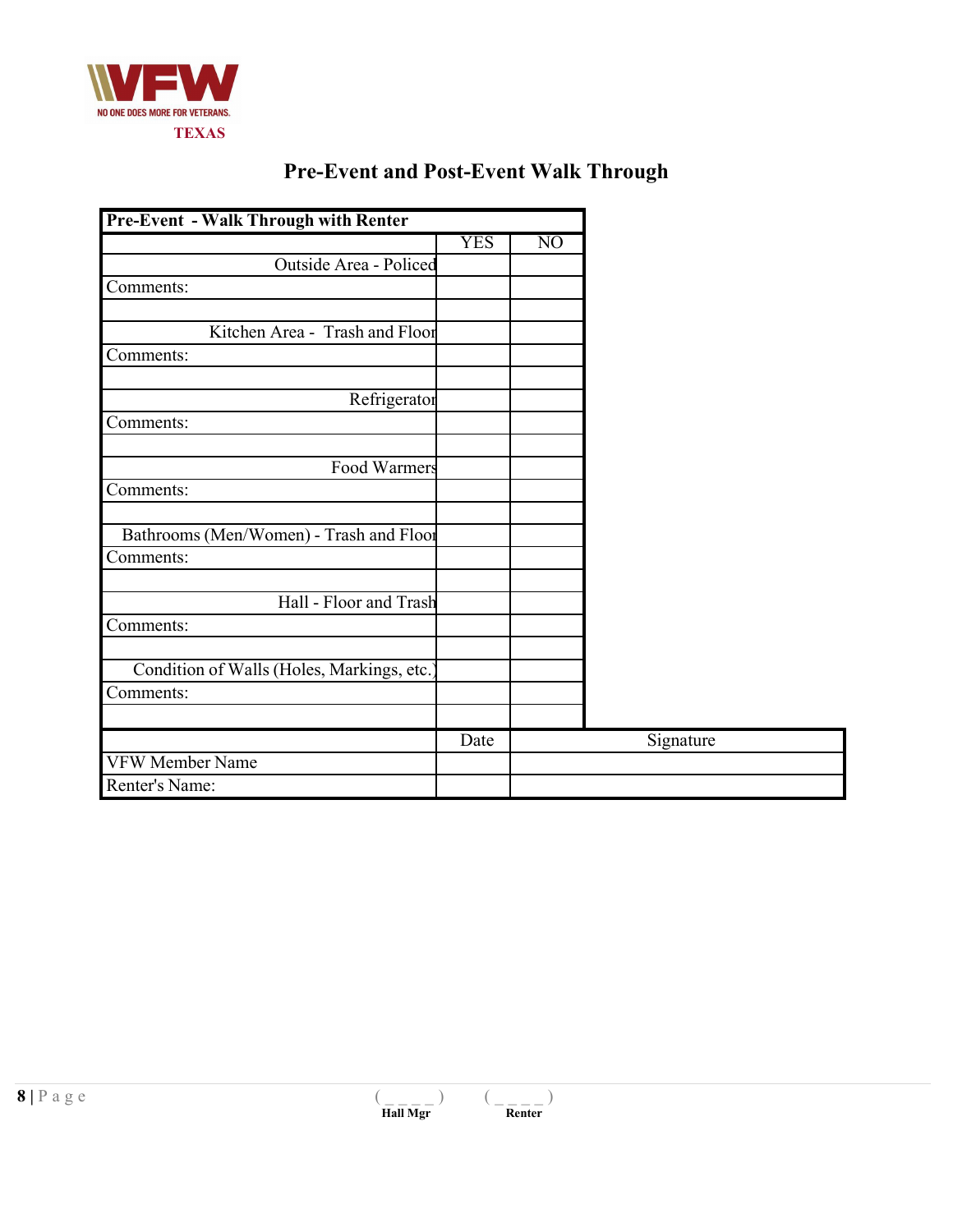

| <b>Post Event Walk Through/Inspection:</b> |            |                 |  |  |
|--------------------------------------------|------------|-----------------|--|--|
|                                            | <b>YES</b> | $\overline{NO}$ |  |  |
| Outside Area - Policed                     |            |                 |  |  |
| Comments:                                  |            |                 |  |  |
|                                            |            |                 |  |  |
| Kitchen Area - Trash and Floor             |            |                 |  |  |
| Comments:                                  |            |                 |  |  |
|                                            |            |                 |  |  |
| Refrigerator                               |            |                 |  |  |
| Comments:                                  |            |                 |  |  |
|                                            |            |                 |  |  |
| Food Warmers                               |            |                 |  |  |
| Comments:                                  |            |                 |  |  |
|                                            |            |                 |  |  |
| Bathrooms (Men/Women) - Trash and Floor    |            |                 |  |  |
| Comments:                                  |            |                 |  |  |
| Hall - Floor and Trash                     |            |                 |  |  |
| Comments:                                  |            |                 |  |  |
|                                            |            |                 |  |  |
| Condition of Walls (Holes, Markings, etc.  |            |                 |  |  |
| Comments:                                  |            |                 |  |  |
|                                            |            |                 |  |  |

|                                   | <b>YES</b> | NO |
|-----------------------------------|------------|----|
| Return of Cleaning/Damage Deposit |            |    |
| Renter's Signature                |            |    |
|                                   |            |    |
| Date:                             | Amount:    |    |
|                                   |            |    |
| Comments:                         |            |    |
|                                   |            |    |
|                                   |            |    |
|                                   |            |    |
|                                   |            |    |

|                       |                         |                 | Date | Signature |
|-----------------------|-------------------------|-----------------|------|-----------|
|                       | <b>VFW Member Name:</b> |                 |      |           |
|                       | Renter's Name:          |                 |      |           |
| $9   P \text{ a g e}$ |                         | <b>Hall Mgr</b> |      | Renter    |